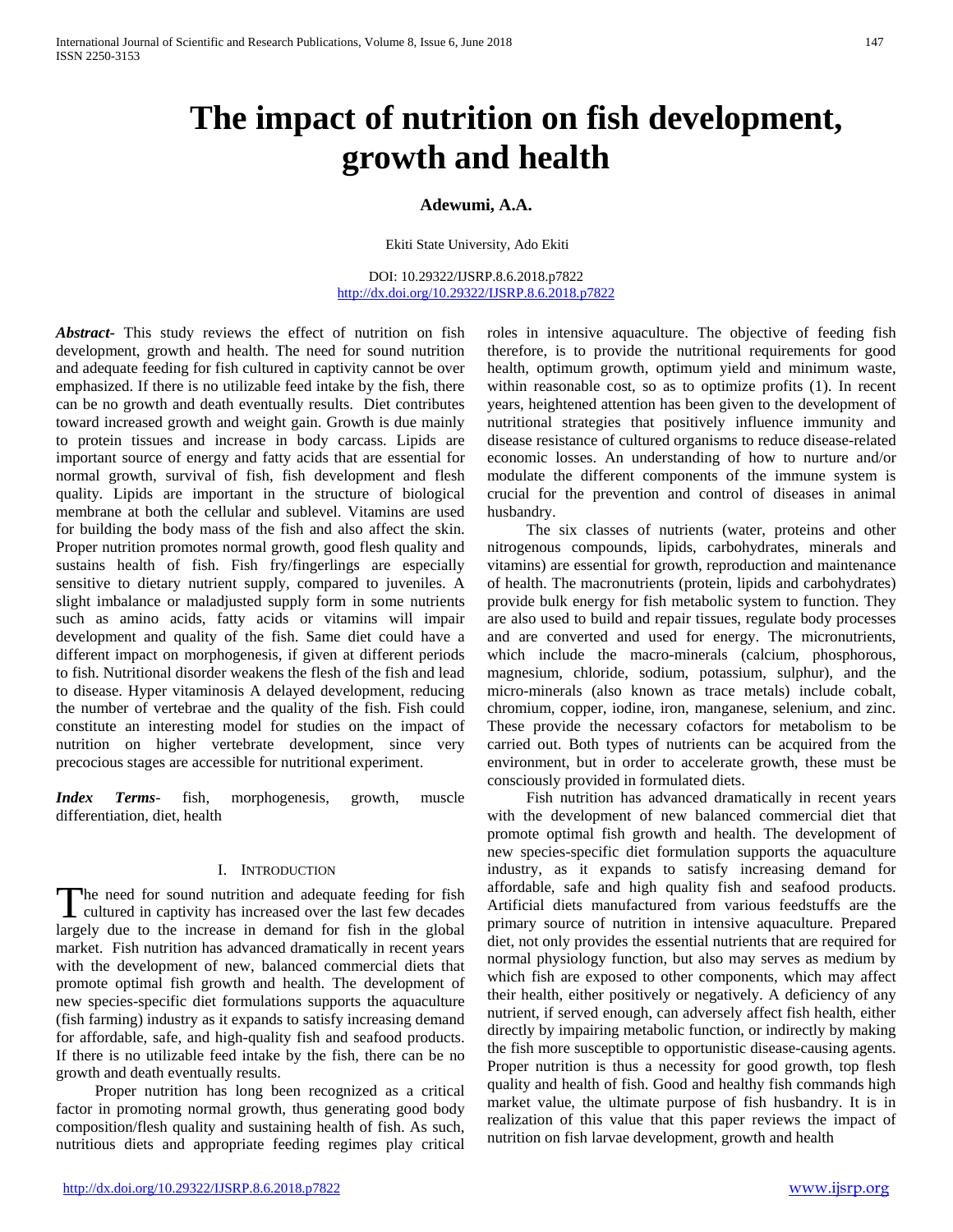#### II. LARVAL DEVELOPMENT

 Fish fry/fingerlings are especially sensitive to dietary nutrient supply, compared to juveniles. A slight imbalance or maladjusted supply form in some nutrients such as amino acids, fatty acids or vitamins will impair development and quality of the fish (Fig. 1). The nutrients are used to build body mass, but also act as modulators of genes involved in organogenesis and skeletal development (2,3,4), which need to be better investigated in fish. From this point of view, fish could also constitute an interesting model for studies on the impact of nutrition on higher vertebrate development, since very precocious stages are accessible for nutritional experiment.



**Fig.1: Possible impact of dietary nutrients on some metabolic pathways controlling development morphogenesis and quality of marine fish (3).**

 RAR: Retinoic Acid Receptor, RXR: Retinoid X Receptor, PPAR: Peroxisome Proliferator Activated Receptor, VDR: Vitamin D Receptor, SVCT: Vitamin C transporter system, BMP: gene coding for Bone Morphogenetic Protein, IGF: gene coding for Insulin-like Growth Factor; SHH: sonic hedgehog gene, hox: hox genes, cdx: caudal-related homeobox genes

 Events at critical period of early life could influence longterm outcome, development of a somatic structure resulting from a stimulus or injury. These physiological responses reflect a biological mechanism which is turned irreversibly "on" or "off" only once during an individual's lifetime in response to condition prevailing at some critical stage. The term of programming is often used to describe this biological mechanism (5). A key challenge is to identify stressors that are capable of permanently altering organ development and function, and also stages of development of greatest vulnerability. The effect of early nutrition on finfish larvae and juvenile development has been mainly studied with the aim to reduce fish morphological abnormalities that adversely affect the image and profits of fish culture. However, the possibility of orientating specific metabolic pathways or functions in juvenile fish, for example, to facilitate the use of substitutes to fish meal and oil and to promote sustainability in fish culture, has just begun to be considered in fish quality.

#### **Effects of Vitamins on Larvae Development**

 Accurate data concerning vitamin requirements in fish are very recent. Indeed, up to the last decade, these requirements were studied using live prey enrichment, which gave some interesting indications, but non comprehensive data (6). Deficiencies in vitamins can cause stunted growth, loss of appetite, cloudy eyes, weakness or tumors in fish. Ascorbic acid would reduce the incidence of opercula abnormalities in milkfish *Chanos chanos* larvae (7). These abnormalities associated with distortion of gill filament cartilage are characteristic of scorbutic fish (8) and is the result of decalcification (6).

 Compound diets are usually formulated with high vitamin levels, in order to avoid any possible vitamin deficiency. (9) and (10) incorporated 240mg equivalent vitamin C in larval diet, i.e.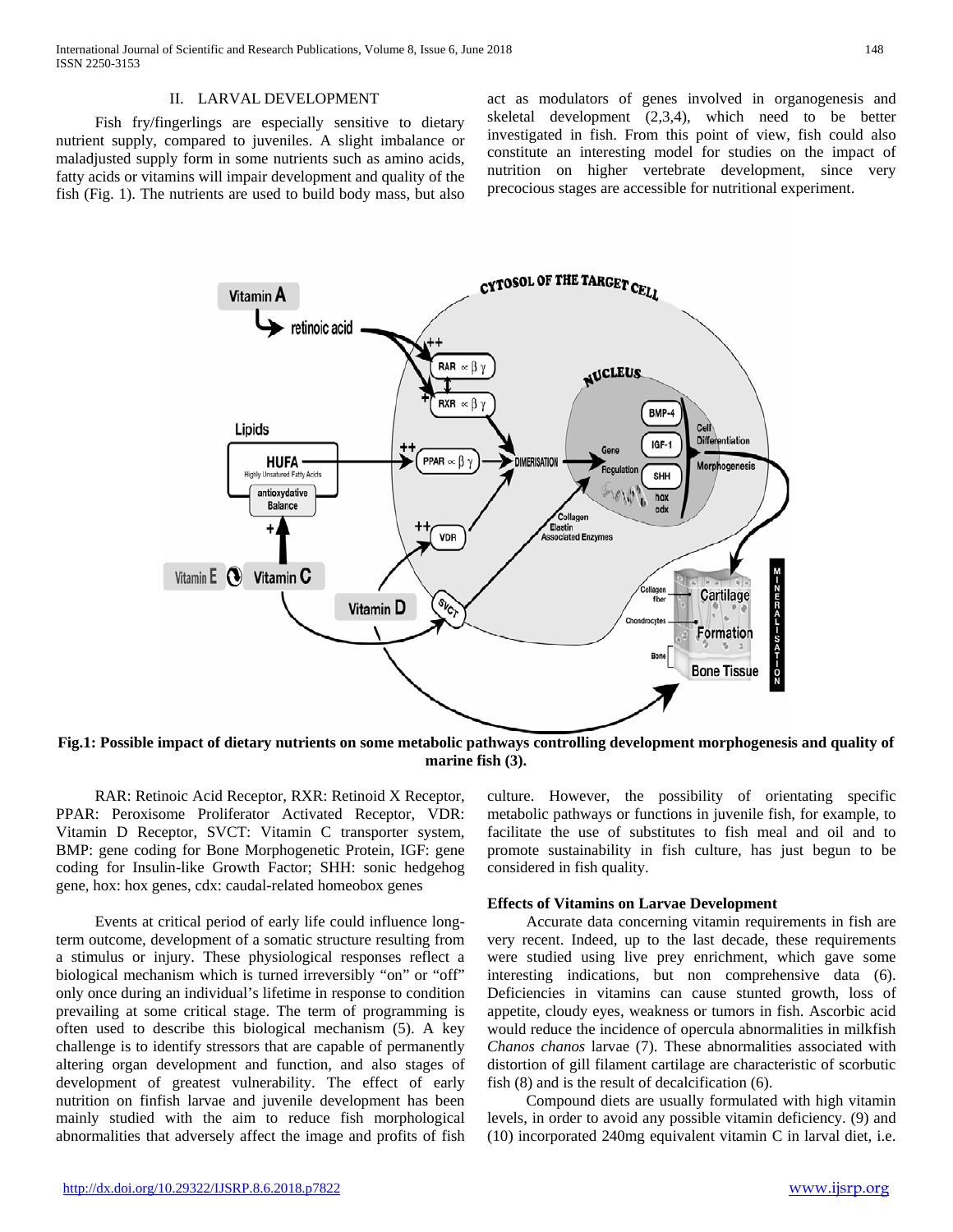8 times more than for juveniles. This high vitamin requirement was supported by an experiment conducted with purified compound diet incorporating a vitamin C gradient which indicated that the dietary requirements of carp larvae is between 45 mg ascorbic acid equivalent per Kg of diet (value to obtain optimal growth and survival) and 350mg (value to obtain vitamin C maximum concentration in tissues) (11). Moreover, (12) showed that larvae are more sensitive to vitamin C deficiency than juveniles.

 More recently, in relation to skeletal abnormalities affecting fry production in hatcheries, attention has been paid to vitamin A and its active metabolite, retinoic acid. Taking account of growth, survival and development of digestive function in intestine, the optimal level was determined at 30 mg all-*trans*  retinol/kg diet dry matter. Higher or lower levels of vitamin A induced poorer growth and survival. Interestingly, a linear relationship between dietary vitamin A and skeletal malformation incidence in fish was demonstrated.

 Skeletal malformations can also be induced by an inadequate dietary vitamin D3 level. However, some other study focused on the effect of vitamin D3 on pigmentation, a default in pigmentation being a major problem for flat fish hatcheries. (13) showed that an excess in vitamin D3 (20 000 IU /100g diet) induced hypermelanosis in the Japanese flounder, especially on the blind side of the fish. Beside its role in calcium homeostasis and bone formation, (14) and (14) reported that this vitamin acts on cell proliferation and differentiation. Moreover, the skin is a target organ of this vitamin, which has been shown to be involved in stimulation of melanogenesis in human melanocytes (16). Nutritional deficiencies can impair the utilization of other nutrients, weaken the health of the fish, and lead to disease

### **Morphogenesis**

 Morphogenesis is a process that implies a precise spatial and temporal expression of some specific genes, like Hox genes, that are major actors in body patterning (limbs, vertebrae, craniofacial structures) (17). These genes may be then particularly sensitive to dietary modulations of some transcription factors during these temporal windows of development. Therefore, same diet could have a different impact on morphogenesis, if given at different periods to fish. (18) have fed larvae of Japanese flounder with Artemia containing high concentrations of vitamin A, at different developmental stages. They reported that vertebral deformities occurred in fish, when exposed to these high vitamin A doses during day 25-27 posthatching period that corresponds to the notochord segmentation. After this period, the exposure of larvae to high dietary vitamin A levels did not induce any malformations. This study clearly showed how the timing of vitamin A intake influenced the risk of appearance of deformities in vertebrae.

 (19) demonstrated that inadequate vitamin A or high HUFA levels in diets highly affected sea bass larvae morphogenesis, when given earlier than 18 dph (day post hatching). They reported that hyper vitaminosis A delayed development, reducing the number of vertebrae and the quality of the fish.

# **Muscle Development**

 Nutrition status has profound effects on the growth and development of somatic tissues, particularly the skeletal muscle. Muscle development, during larval period, is characterized by hypertrophy (increase of muscle diameters) and by hyperplasia (recruitment of new muscle fibers) from undifferentiated myoblasts. (20) reported that the proliferation and differentiation of these cells lead to the formation of new fibers, a process regulated by several myogenic regulatory factors that can also be influenced by environmental and nutritional parameters. Myostatin is known to regulate muscle growth and development, by inhibiting specifically myoblast proliferation via cell-cycle arrest (21). However, the effect of nutrition has been mostly studied comparing extreme nutritional conditions, i.e. fasting/feeding, which do not allow to understand how to orientate (and improve) further muscle development. Some dietary nutrients, like ascorbic acid, could be worth more studies. Indeed, this nutrient is a precursor of collagen and could have a crucial role for muscle development in fish, particularly in the white myotomal muscle which exhibited certain plasticity during larval period (22).

### III. FISH GROWTH

 Growth is particularly high during larval stages, and growth is mainly related to muscle protein deposition. Several workers have reported that feeding C*larias gariepinus*  fingerlings with various formulated diets contributed toward increased growth (23, 24) compared with the initial fish (Fig. 2), and concluded that the weight gain were due mainly to protein tissues and increase in body carcass (flesh) protein.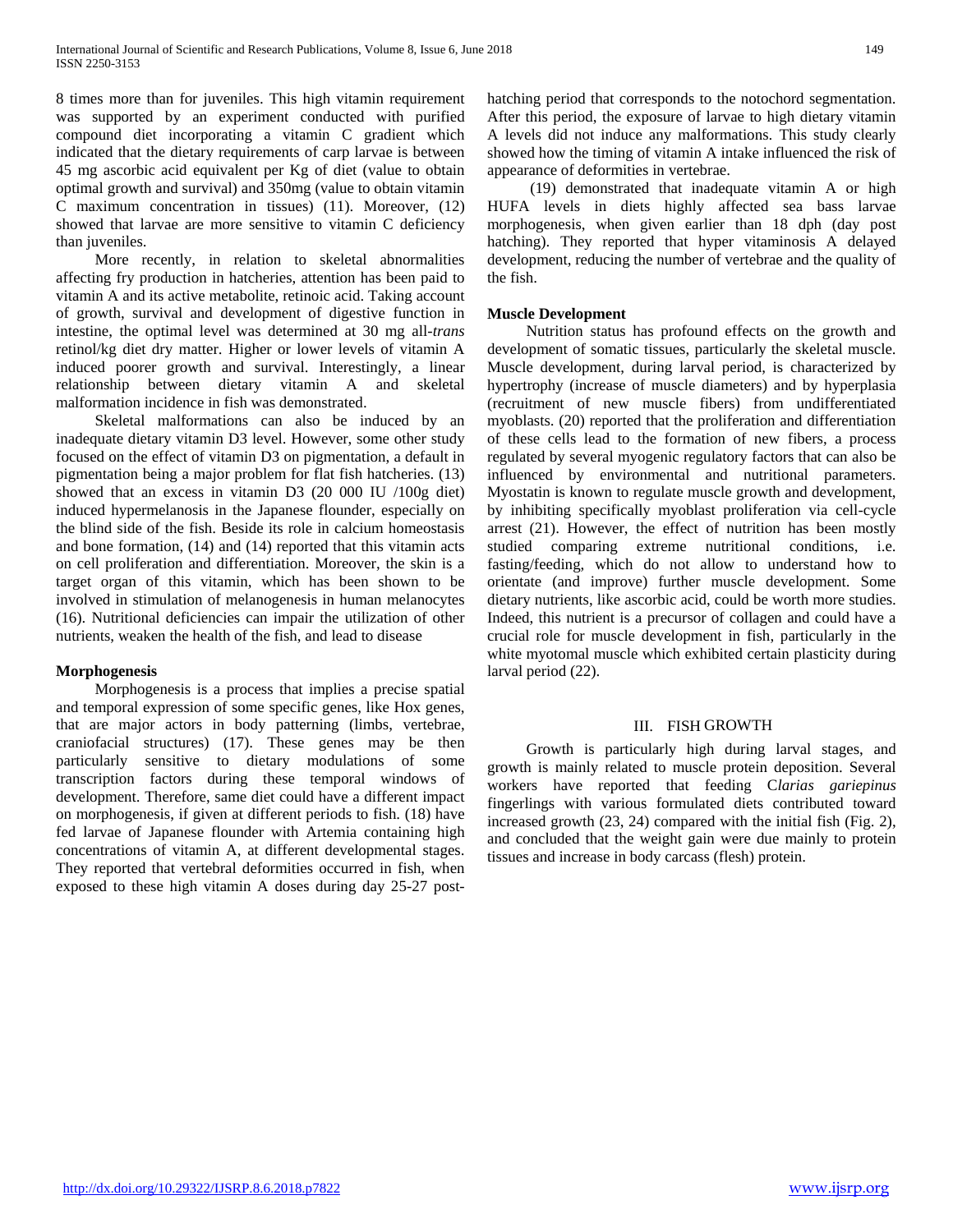

**Fig. 2: The growth performance of** *C. gariepinus* **fed moringa based diets (23).**

 However, total requirement in protein has been poorly studied. It was generally supposed to be higher than in juveniles (25) and (26) showed that diet containing 50 to 60% protein induced better growth than a similar isocaloric diet containing only 30 and 40% protein respectively. These proteins were supplied as fish meal, which is considered as the protein source providing the best amino acid profile for fish requirement. This was buttressed by (27,23,28) and (28) who indicated severally that the use of alternative fishmeal replacers could not effectively meet the nutritional requirement of fish for growth, health and development. As good as fishmeal based diet was, (26) maintained however, that in this experiment, it appeared that both mRNA coding for trypsin and trypsin activity were not regulated by dietary fish meal concentration at day 18. The modulation of trypsin activity by dietary fish meal occurred only from day 35. The regulation of this enzyme, as other digestive enzymes in fish larvae, is age dependent. In the same way, it was showed that native protein are better absorbed in 31 day old halibut rather than in 25 day old larvae (29).

 Fish larval requirements in indispensable amino acids, their changes during ontogenesis and the differences between species, have been extensively studied (30). Recent studies have demonstrated that the conventional live prey sequence, rotifer and artemia, would supply some indispensable amino acids in deficient or limiting amount for growth. Indeed, histidine appears to be the limiting amino acid at two day post-hatching in the white sea bream (*Diplodus sargus*), threonine at day 12 posthatching, then cysteine and methionine were considered as limiting later in the development (31). The enrichment of live prey with amino acids is hazardous, and it will be more rational to formulate compound diets with balanced amino acid profile. As demonstrated above, fish meal though having a convenient amino acid profile, is not the best supply form when provided alone. But peptides, in synthetic form, as recommended by (32), could be added in diet to provide a convenient concentration in the different amino acids.

# **Contributions of Fatty Acids and Lipids**

 Lipid constitutes, along with free amino acids, the most important energy reserve in fish embryos (33). Studies conducted on different species agreed that larval development requires high dietary lipid level (18% lipid/dry matter in sea bream), 25% for *Paralichthys olivaceus*, 25 to 30% in sea bass (34). It is assumed that young larvae require high energy (20 KJ/Kg of diet). But the effect depends on the nature of the lipids. Diets containing 26% lipid can lead to very poor growth and low survival, if lipids are mainly neutral lipid, while a similar diet containing 14% neutral lipid and 12% phospholipid induce high growth and survival in sea bass larvae (35). This growth depressing effect of high dietary neutral lipid levels has been reported in different marine fish species (36). Indeed, high neutral lipid levels result in an accumulation of large lipid droplet in the enterocytes, mainly in anterior intestine. This accumulation has not been described as pathological, but reflects a limited capacity for assembling triglycerides with apolipoprotein, necessary for the transfer of triglycerides into the general circulation. In the same way, lipase is not finely regulated by the dietary neutral lipids, maximal activity level in level being reached with 20% dietary lipid. So the high lipid level requirement in fish does not correspond only to a high energy requirement, but also to a specific requirement in some fatty acids and phospholipids.

 About 15-30% of fish diets are lipids, and the increase of dietary lipids contributes to reducing diet costs, by diminishing protein content (37), and maximizing protein retention and fish performance (38). An increase of lipids in the diet can however lead to higher body fat deposition (39,40), and induce metabolic alterations, including fatty (41), abnormal oxidative status (42), impairment of nutritional value and transformation yield, or affect organoleptic and physical properties of the fillets (43,44) which may reduce its commercial value (45). So it is fundamental knowing the optimal levels of dietary lipids that promotes maximum efficiency of fish growth, development and flesh quality (46).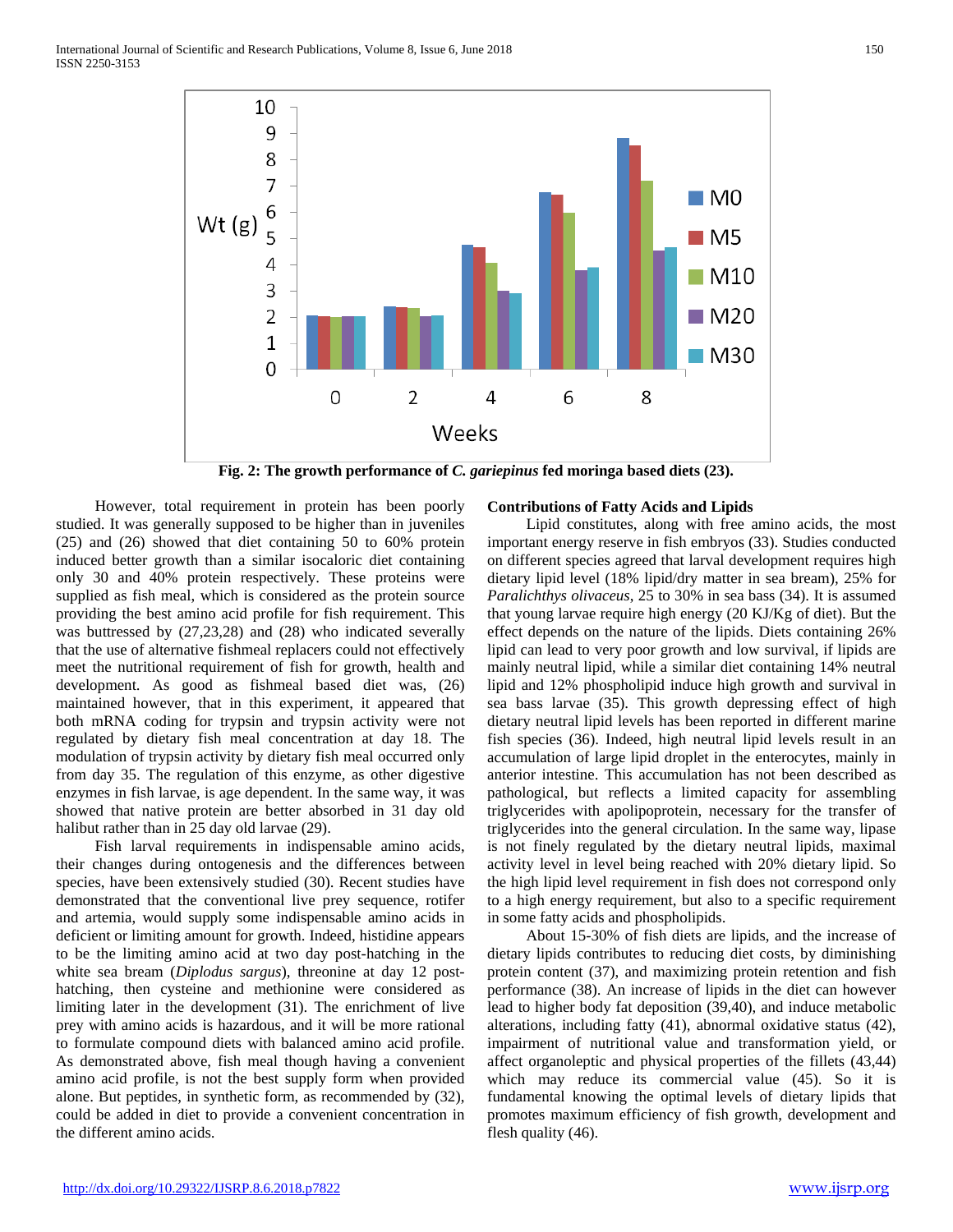The nutritionally active components of dietary lipids are fatty acids (FA). Fish and mammals appear to be unable to synthesize fatty acids that are unsaturated in the w-3 or w-6 positions, unless a suitable precursor is supplied in the diet. Generally, there are only two essential fatty acids. These are linoleic and α-linolenic acids that can be elongated and desaturated by the animals to the functional FA. Fatty acids can be: a) saturated fatty acids (SFA, no double bonds), b) polyunsaturated fatty acids (PUFA, >2 double bonds), or c) highly unsaturated fatty acids (HUFA). However, marine fish can only meet their FA requirements with highly unsaturated fatty acids (HUFAs) of the n-3 series : eicosapentaenoic (EPA;  $20:5(n-3)$  and docosahexaenoic (DHA;  $22:6(n-3)$ ), as they lack or have a very low activity of 5-desaturase, thus preventing the elongation and desaturation of the precursor α-linolenic acid (47,48). These two high unsaturated fatty acids (HUFAs) play diverse roles in cells, controlling and regulating growth performance, survival, stress resistance, cell membrane fluidity, immune function, nervous system development, vision and pigmentation (49).

 It is now well known that HUFA has a major role in fish development. (50) considered the HUFA content in fish eggs and recommended an optimal level of total HUFA, (mainly eicosapentaenoic acid (EPA) and docohexaenoic acid (DHA), of around 3% of dry weight for larvae diet. This recommendation was supported by experimental data, showing an optimal value of 2.5% EPA and DHA for sea bass larvae. But this amount is inefficient to promote growth in sea bass larvae, and can even lead to total mortality (51). On the contrary, the same quantity of EPA+DHA supplied as phospholipids induces good growth and survival. Growth and survival are depressed when EPA+DHA level fall short of this optimal value. Diets containing 1% and 5% EPA+DHA induced poor development in sea bass fish. High prevalence of skeletal deformities was observed in sea bass fed 5% EPA+DHA, almost 35% of the larvae exhibiting skeletal deformities and 10% other deformities (neurocranium, maxilla, and operculum). (51) concluded that unbalanced dietary fatty acid composition can affect fish development to a large extent.

(52) highlighted the important role of phospholipids (PL) in the structure and function of bio-membranes, in digestion and intestinal absorption of different components of the diet such as long chain fatty acids, proteins, vitamins and minerals. Also, PL contributes to optimize fish growth and survival, and decrease some deformities in different ages and types of fish. The optimization of the quantity of PL in a diet may enhance lipid deposition, increasing the energy available for growth and ovaries development (53, 54,55). Furthermore, PL may exert beneficial effects by providing essential nutrients, e.g. essential fatty acids, phosphorous, choline and inositol (56,52). (58) showed that phospholipids also have an antioxidant property, as well as feed-attractant properties (59). It has been suggested that fish at larval stages, are not capable of synthesizing PL at a sufficient rate to meet the requirements for cell formation and its components during the initial period of larval growth (60,61,62). Due to this suggestion, several fish larvae receive an abundance of phospholipids in their natural diets, whether from yolk sac lipids or from natural prey (52). Recommended requirements for PL ranged from 8% to 12% dry diet in larval fish (63). The PL requirement generally decreases with age or developmental stage, decreasing to around 2 to 4% for juvenile (52).

 Requirement for dietary phospholipids has not been established for adult fish.

# IV. NUTRITIONAL DISORDERS

 Nutritional disorder is caused by vitamin deficiency and can impair the utilization of other nutrients, weaken the flesh of the fish and lead to disease, thus reducing the flesh quality. Pantothenic acid deficiency results in nutritional or clubbed gill disease. Inadequate nutrition can also have effect on the immune functions of fish (64). Adequate nutrition is essential for cells of the immune system to divide and synthesize effector molecules. The diet supplies the immune system with the amino acids, polyunsaturated fatty acid (PUFA), enzyme co-factors and energy necessary to support lymphocyte proliferation and the synthesis of effector (e.g immunoglobulins, lysozyme and complement) and communication molecules (e.g. cytokines, and eicosanoids). Fish nutrition research related to improving the status of fish health has become main priority in order to reduce the application of hazardous chemical substances. (65) claimed a new term for such field, which is "immunonutrition", defined as a study to improve immunological functions through specific nutrients and other feed compositions with higher level than those required for optimal growth. Nowadays, probiotic has become a part of aquaculture system functioning as production improved. However, the quantitative need for nutrients to maintain a normal immune function is relatively small compared to the requirements for growth and reproduction. It reduces fish morphological abnormalities affecting the image and profits of fish aquaculture. Nutritional deficiency signs usually develop gradually, and it is difficult to detect clear signs in the early stages. However, the culturist may obtain indirect clues of vitamin deficiency from such signs as poor appetite, reduced weight gain, and poor feed efficiency.

#### V. CONCLUSION

 This study reviews the effect of nutrition on fish development, growth and health. Diet contributes toward increased growth and weight gain. Growth is due mainly to protein tissues and increase in body carcass. Lipids are important source of energy and fatty acids and are essential in the structure of biological membrane at both the cellular and sublevel. Fish could constitute an interesting model for studies on the impact of nutrition on higher vertebrate development, since very precocious stages are accessible for nutritional experiment.

#### **REFERENCES**

- [1] SanGiovanni, J. P. and Chew, E.Y. (2005). The role of omega-3 long-chain polyunsaturated fatty acids in health and disease of the retina. Program Retinal Eye Res. 24: 87–138.
- [2] Adewumi, A. A. (2006). The growth and gonadal maturation of the African catfish C. gariepinus (Burchell 1822) broodstock fed differently heated soybean-based diets. J. Aquac. Nutr. 12: 267-274.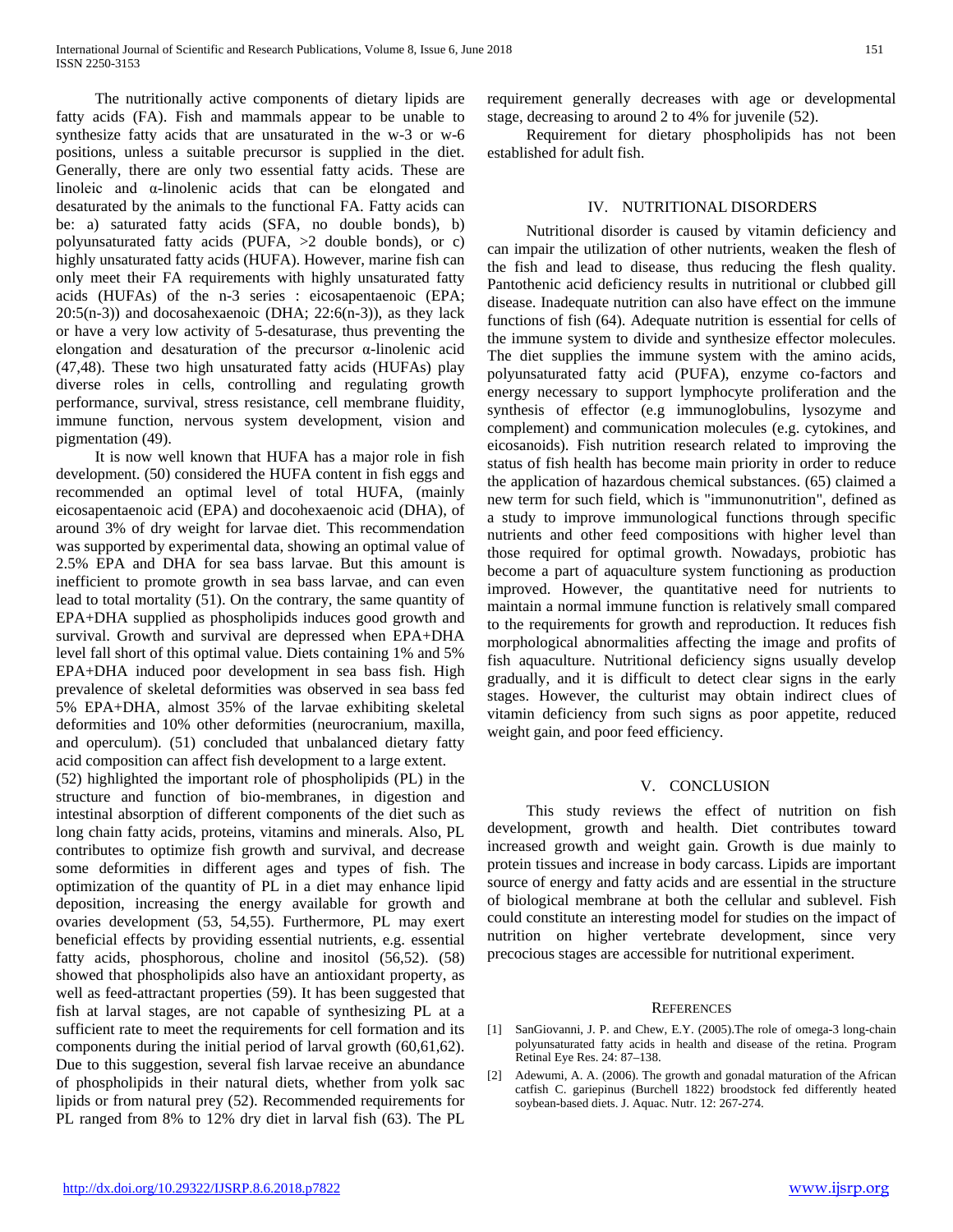- [3] ZamboninoInfante, J.L. and Cahu, C.L. (1999). High dietary lipid levels enhance digestive tract maturation and improve Dicentrarchus labrax larval development. J. Nutr. 129: 1195-1200
- Kjørsvik, E.; Galloway, T. F.; Estevez, A. and Moren, M. (2011). Effects of larval nutrition on development. In: Larval Fish Nutrition. G. J. Holt (Ed.). Wiley-Blackwell. p219-248.
- [5] Lucas, A.; Baker, B.A.; Desai, M. and Hales, C.N. (1996). Nutrition in pregnant or lactating rats programs lipid metabolism in the offspring. Brit. J. Nutr. 76: 605-612.
- [6] Dabrowski, K.; El-Fiki, N.; Kock, G.; Frigg, M. and Wieser W. (1990). Requirement and utilization of ascorbic acid and ascorbic sulfate in juvenile rainbow trout, Salmo gairdneri. Aquac. 91:317-337.
- [7] Gaspasin , R.S.J.; Bombeo, R.; Lavens, P.; Sorgeloos, P. and Nelis, H. (1998). Enrichment of live food with essential fatty acids and Vitamin C: effects on milkfish (Chanos chanos) larval performance. Aquac.162: 269- 286.
- [8] Soliman, A.K.K.; Jauncey, K. and Roberts, R.J. (1986). The effect of varying forms of dietary ascorbic acid on the nutrition of juvenile tilapia (Oreochromis niloticus). Aquac. 52: 1-10.
- [9] Escaffre, A.M.; ZamboninoInfante, J.L.; Cahu, C.L.; Mambrini, M.; Bergot, P. and Kaushik, S. (1997). Nutritional value of soy protein concentrate for larvae of common carp (Cyprinus carpio) based on growth performance and digestive enzyme activities. Aquac.153: 63-80.
- [10] 10. Cahu, C.; ZamboninoInfante J.L.; Quazuguel P. and Le Gall, M.M. (1998). Protein hydrolysates fish meal in compound diets for 10 days old Sea bass Dicentrarchuslabrax larvae. Aquac. 171: 109-119.
- [11] Gouillou-Coustans, M. F.; Bergot, P. and Kaushik, S.J. (1998). Dietary ascorbic acid needs of common carp (Cyprinus carpio) larvae. Aquac.161: 453-461.
- [12] Dabroswki, K., Moreau R., El-Saidy, D., 1996. Ontogenetic sensitivity of channel catfish to ascorbic acid deficiency. J. Aquac. Anim. Health, 8:22- 27.
- [13] Hasegawa, Y.; Takeuchi T.; Itagaki, E. and Fukunaga, T. (1998). Relationship between fat soluble vitamins in diets and the occurrence of colour abnormality on the blind side of juvenile Japansese flounder. Suisanzoshoku. 46: 279-286.
- [14] Walter, M.R. (1992). Newly identified actions of the vitamin D endocrine system.Endocr.Rev.13:719-764.

[15]

- [16] Sakai, Y.; Kishimoto, J. and Demay, M.B. (2001). Metabolic and cellular analysis of alopecia in vitamin D receptor knockout mice. J. Clin. Invest. 107:961-966.
- [17] Krumlauf, R. (1994). Hox genes in vertebrate development. Cell. 78:191- 201.
- [18] Dedi, J.; Takeuchi, T.; Seikai, T.; Watanabe, T. and Hosoya, K. (1997). Hyper-vitaminosis A during vertebral morphogenesis in larval Japanese flounder. Fish. Sci. 63:466-473.
- [19] Villeneuve, L.; Gisbert, E.; Moriceau, J.,Cahu, Zambonino, C.L. and Infante,J.L. (2006).Intake of high levels of vitamin A and polyunsaturated fatty acids during different developmental periods modifies the expression of morphogenesis genes in European sea bass (Dicentrarchus labrax). Brit. J. Nutr. 95:677-687.
- [20] Johnston, I.A. (2006). Environment and plasticity of myogenesis in teleost fish. J. Exper. Biol. 209: 2249-2264.
- [21] Thomas, M.; Langley, B.; Berry, C.; Sharma, M.; Kirk, S.; Bass, J. and Kambadur, R. (2000).

Myostatin, a negative regulator of muscle growth, functions by inhibiting myoblast proliferation. J. Biol. Chem. 275: 40235-40243.

- [22] Alami-Durante, H.; Rouel, M. and Kentouri, M. (2006). New insights into temperature induced white muscle growth plasticity during Dicentrarchus labrax early life: a developmental and allometric study. Mar. Biol 149: 1551-1565.
- [23] Adewumi, A.A. (2014). Moringa oleifera (Lam) as a protein supplement in C. gariepinus diet. Adv. in Res. 2(11): 580-589.

[26] Péres A.; Cahu, C.; Zambonino, C.L. and Infante, J.L. ; Le Gall, M.M. and Quazuguel, P.(1996). Amylase and trypsin response to dietary carbohydrate and protein level depends on the developmental stage in sea bass (Dicentrarchus labrax) larvae. Fish Physiol. Biochem. 15: 237-242.

- [27] Adewumi A.A. (2012): Bovine blood and rumen digesta in catfish, C. gariepinus (Burchell 1822) diet. Euro. J. Sci. Res. 83(2):95-98.
- [28] Adewumi, A.A. (2015). Growth perfor mance and survival of Clarias gariepinus hatchlings fed different starter diets. Euro. J. of Exp. Biol. 5(3):1-5
- [29] Adewumi, A.A. and Oladimeji, F.A. (2016). Performance characteristics and feed utilization of African cat fish (Clarias gariepinus) fed varying inclusion levels of fermented mulberry leaf. Dir. Res. J. of Agric. and Food Sci. 4(5):87-93.
- [30] Tonheim, S.K.; Espe, M.; Hamre, K. and Rønnestad, I. (2005). Prehydrolysis improves utilization of dietary protein in the larval teleost Atlantic halibut Hippoglossus hippoglossus L.). J. Exp. Mar. Biol. Ecol. 321, 19-34.
- [31] Aragão C.; Conceição, L.E.C.; Fyhn, H.J. and Dinis, M.T. (2004). Estimated amino acid requirement during early ontogeny in fish with different life styles: gilthead seabeam (Sparus aurata) and Senegalese sole (S olea senegalensis). Aquac. 242: 589-605.
- [32] Savoie, A.; Le François, N.R.; Cahu, C.; Blier, P.U. and Andreassen, I. (2006). Do protein hydrolysates improve survival and growth of a newlyhatched spotted wolf fish (Anarhichas minor), a non-metamorphic aquaculture fish species? Aquac.261: 782-788.
- [33] Dabrowski, K.; Terjesen, B. F.; Zhang, Y. Phang, J.M. and Lee, K.J. (2005). A concept of dietary dipeptides: a step to resolve the problem of amino acid availability in the early life of vertebrates. J. Exper. Biol. 208:2885-2894.
- [34] Vetter, R.P.; Hodson, R.E. and Arnold, C.R. (1983). Energy metabolism in a rapidly developing marine fish egg, the red drum (Scianops occelatus). Can. J. Fish. Aquac. Sci. 40:627-634.
- [35] ZamboninoInfante, J.L., Cahu, C.L., 1999. High dietary lipid levels enhance digestive tract maturation and improve Dicentrarchus labrax larval development. J. Nutr. 129: 1195-1200.
- [36] Cahu, C.; Zambonino, C.L.; Infante, J.L. and Barbosa V. (2003). Effect of dietary phospholipid level and phospholipid:neutral lipid value on the development of sea bass (Dicentrarchus labra) larvae fed a compound diet. Brit. J. Nutrition. 90(1): 21-28.
- [37] Morais, S.; Cahu, C.; Zambonino, C.L.; Infante, J.L.; Robin, J.; Ronnestad, I.; Dinis, M.T. and Conceicao, L.E.C. (2007). Dietary TAG source and level affect performance and lipase expression in larval sea bass (Dicentrarchus labrax). Lipids 39: 449-458.
- [38] Craig, S. and Helfrich, L. A. (2009). "Understanding Fish Nutrition, Feeds, and Feeding''. Virginia Cooperative Extension. p420-256.
- [39] Cho, C.Y. and Kaushik, S.J., (1990). "Nutritional energetics in fish: energy and protein utilization in rainbow trout (Salmo gairdneri).'' World Rev. Nutr. Diet. 61, 132–172.
- [40] Chatzifotis S., Panagiotidou M. and Divanach, P. (2012). Effect of protein and lipid dietary levels on the growth of juvenile meagre (Argyrosomus regius). Aqua. Intern. 20: 91–98.
- [41] Luo, Z.; Liu, Y.J.; Mai, K.S.; Tian, X.Y.; Liu, D.H.; Tan, X.Y. and Lin, H.Z. (2005). Effect of dietary lipid level on growth performance, feed utilization and body composition of grouper Epinephelus coioides juveniles fed isonitrogenous diets in floating netcages.' Aquac. Int. 13: 257–269.
- [42] Dos Santos, J.; Burkow; I. C. and Jobling, M. (1993). Patterns of growth and lipid deposition in cod, Gadus morhua L., fed natural prey and fishbased feeds. Aquac. 110: 173–189
- [43] Rueda-Jasso, R.; Conceicao, L. C. G.; Dias, J.; De Coen, W. E.; Gomes, J. F.; Rees, F.; Soares, M.; Dinis, T. and Sorgeloos, P. (2004). Effect of dietary non-protein energy levels on condition and oxidative status of Senegalese sole (Solea senegalensis) juveniles. Aquac.231: 417–433.
- [44] Gjedrem, T. (1997). 'Flesh quality improvement in fish through breeding. Aquac. Int. 5: 197– 206.
- [45] Hillestad, M.; Johnsen, F. Austreng, E.and Asgard, T. (1998). Long-term effects of dietary fat level and feeding rate on growth, feed utiliz- ation and carcass quality of Atlantic salmon. Aquac. Nutr. 4: 89–97.
- [46] Martino, R.C., Cyrino, J.P., Portz, L., Trugo, L.C., (2002). Effect of dietary lipid level on nutritional performance of the surubim, Pseudoplatystoma coruscans. Aquac.209: 209–218

<sup>[24]</sup>

<sup>[25]</sup>